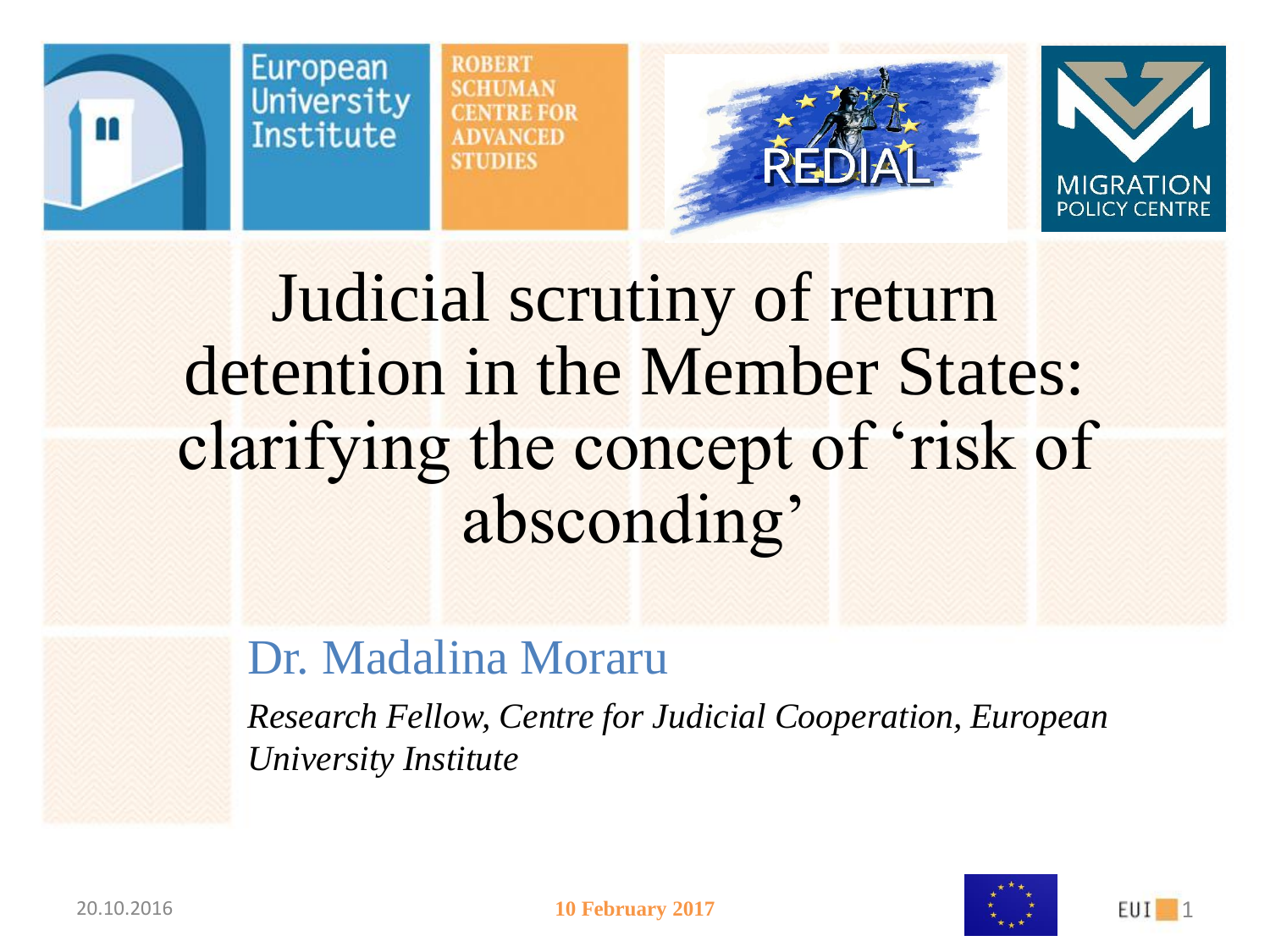

## **EU definition of the** *Risk of absconding*



### **Article 15 RD: 2 exhaustive grounds for pre-removal detention**:

*risk of absconding*

*avoiding/hampering return/removal process;* 

Art. 3(7) RD definition - Risk of absconding

'risk of absconding' means the existence of reasons in **an individual case** which are based on **objective criteria defined by law** to believe that a third-country national who is the subject of return procedures **may abscond**.

- $\triangleright$  Identic definition in Dublin III Regulation and Reception Conditions Directive
- $\triangleright$  Abstract EU definition 2 general requirements: 'objective criteria' + 'defined by law'
- $\triangleright$  Member States essentially retain the freedom to determine the objective criteria



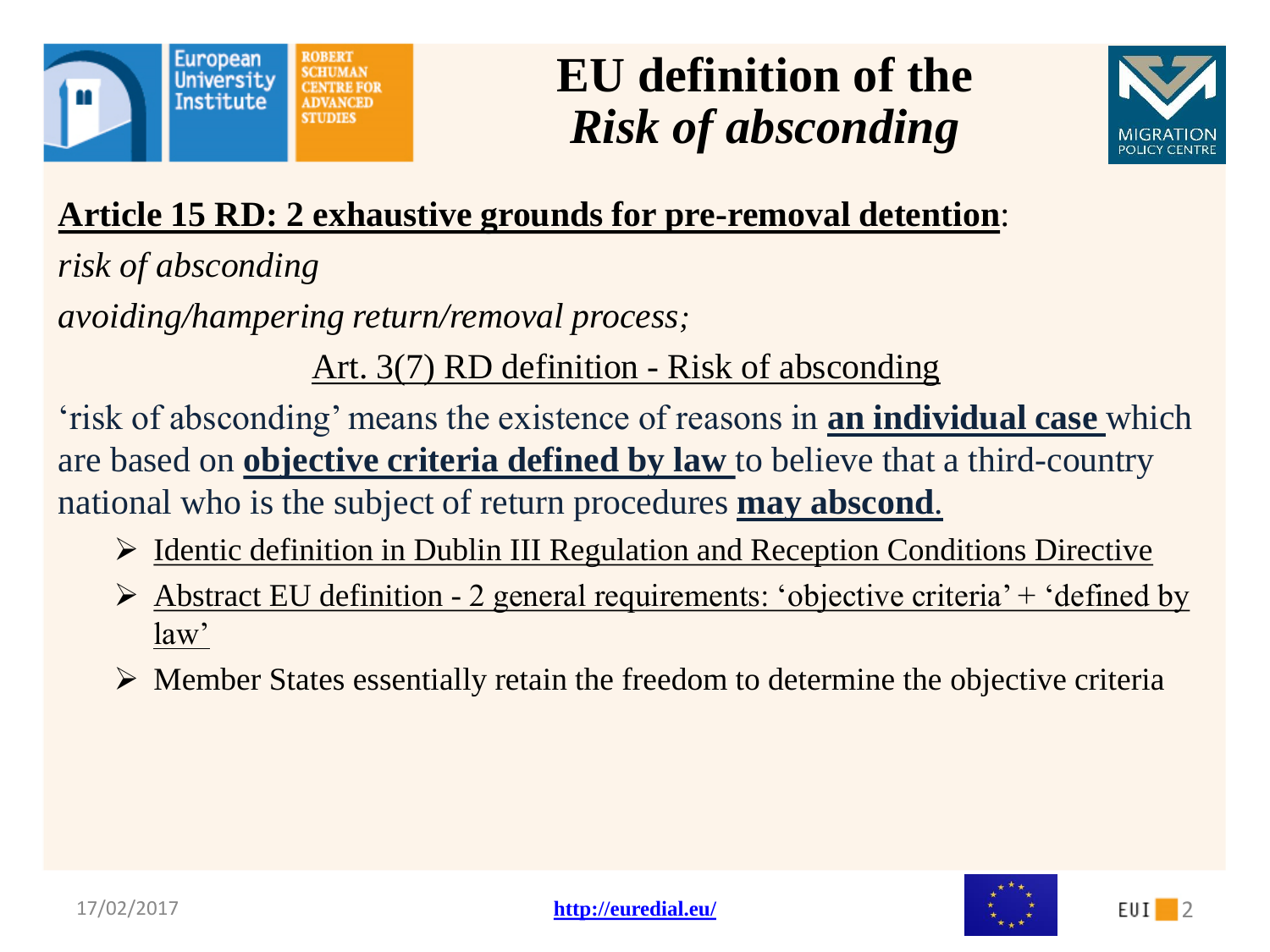

# **EU definition of the** *Risk of absconding*



#### **CJEU set standards:**

- EU terms which constitute derogation from a principle should be strictly interpreted (*Zh. and O*, para. 42);
- Respect of FRs (*Gaydarov*, *El Dridi*)
- 'scope cannot be determined unilaterally by each MS without any control by the institutions of the EU (*Zh and O*, para 48)
- Genuine and present risk (*Zh and O*, para.50)
- Consideration should go beyond the mere fact of an illegal stay (*Mahdi,* para.40)
- Principle of proportionality should be ensured (*El Dridi*, para. 41)
- Any assessment relating to the risk of the person concerned absconding must be based on a individual examination of that person's case (*Sagor,* para. 41, *Mahdi,* para. 70)
- No automatic prolongation based on lack of identity documents (*Mahdi*, para. 72)

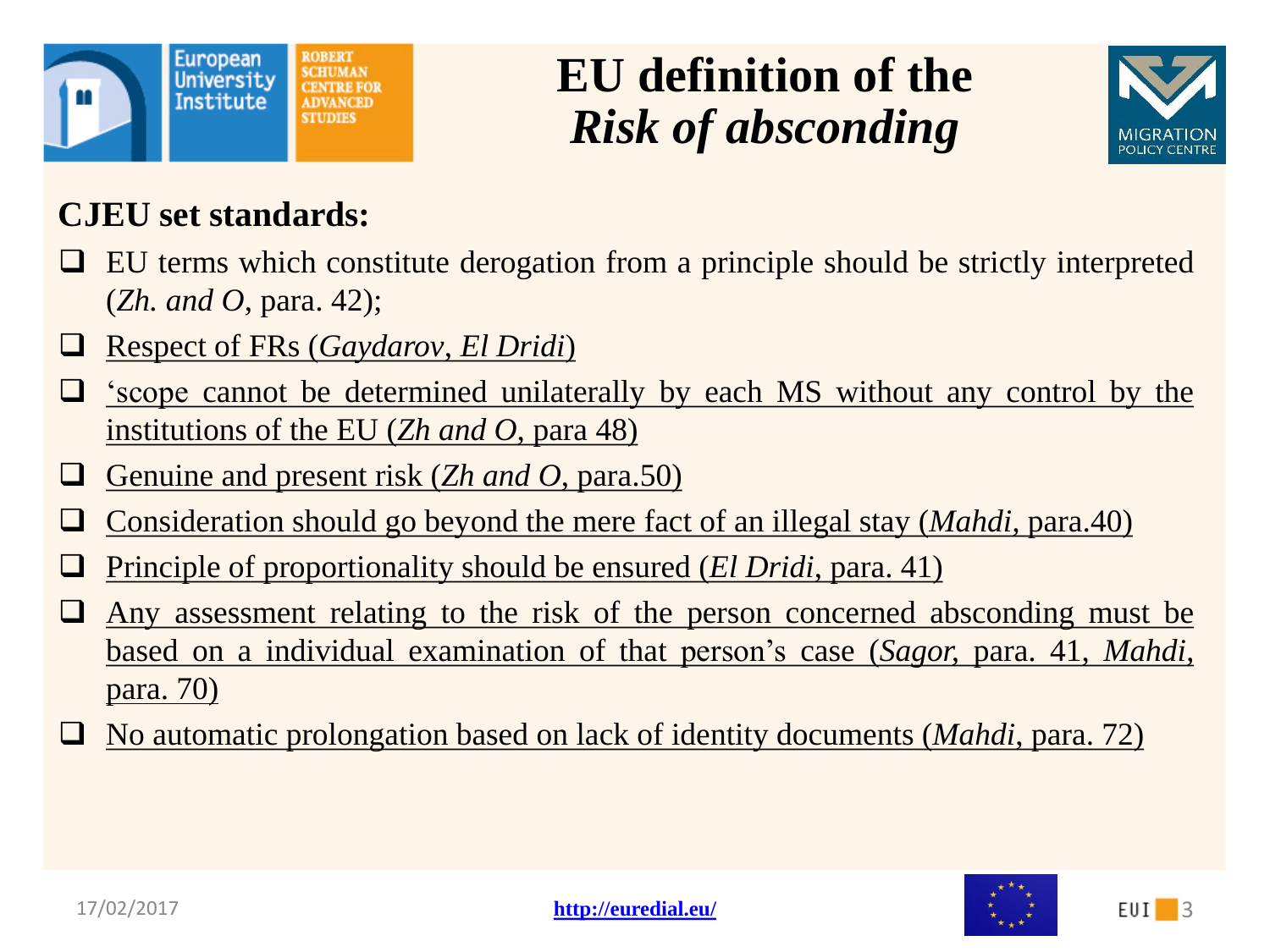



*1. 'defined by law' - variety of types of domestic implementing acts*

- **no law;** Objective criteria set in administrative/judicial practice**: CZ, EL, MT;**
- **only administrative acts: BE (***explanatory memorandum*); **HU (government decree)**
- **replaced 'risk of absconding' with broader concepts ('non-appearance');**  objective criteria developed in jurisprudence/administrative practice **(AT/ES)**



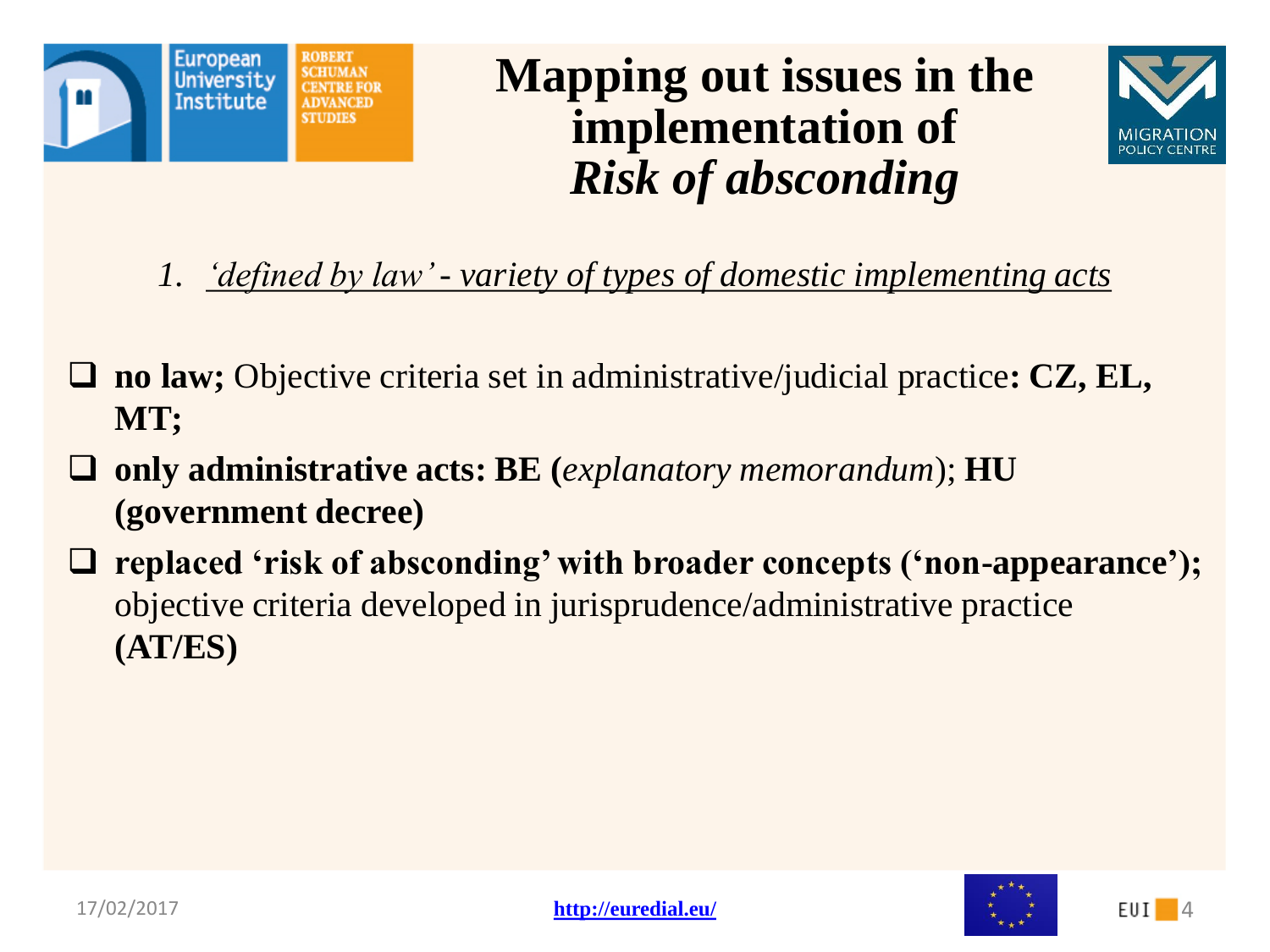

# *Contribution of judicial dialogue to clarifying the notion of 'law'*



*How to interpret the notion of "law" – is administrative practice sufficient?*

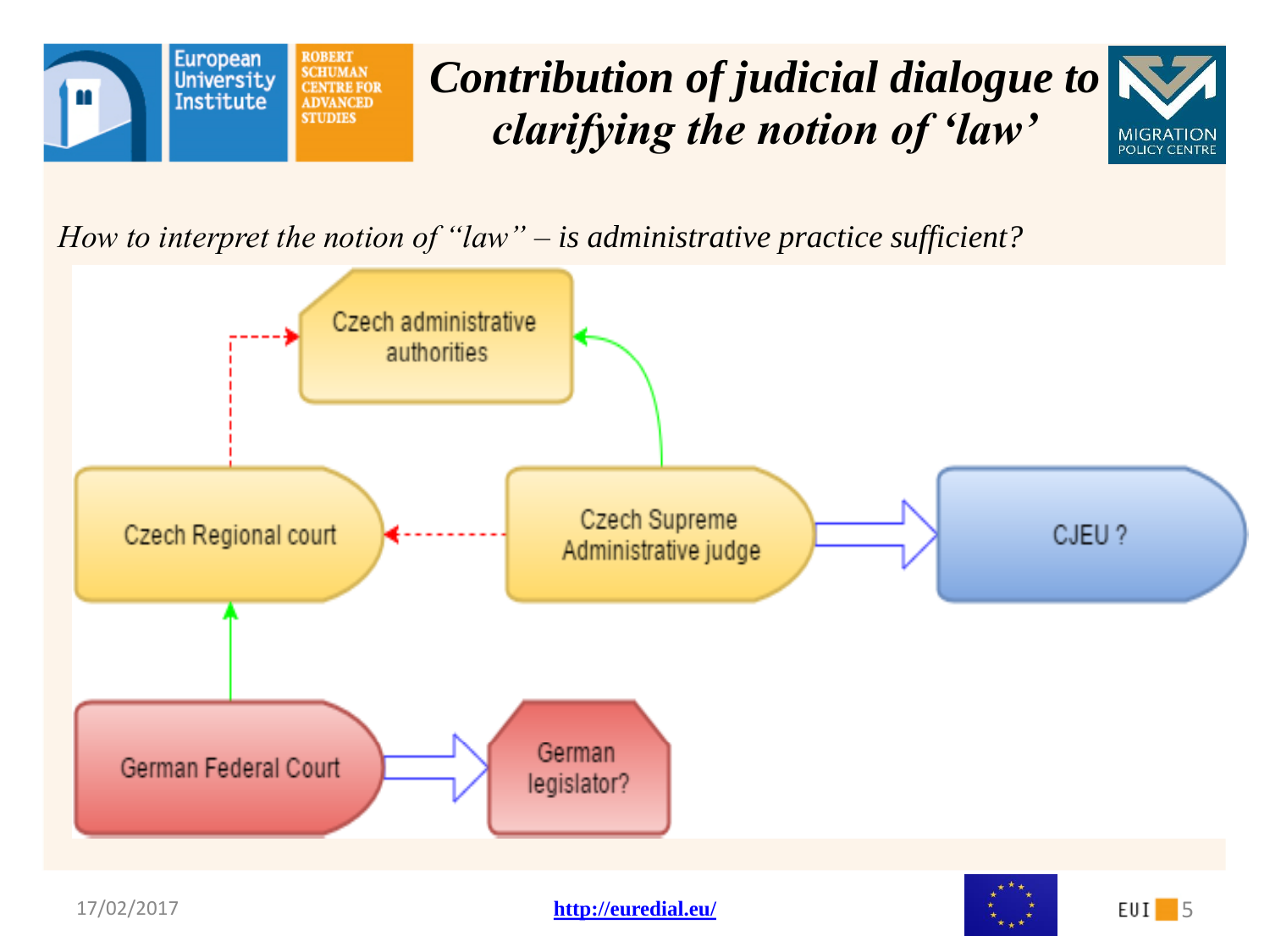



- *2. Variety of national lists of 'objective criteria'*
- Approx. **28 objective criteria** used by the MSs to def. risk of absconding (see RERDIAL Report )
- MSs with long list of objective criteria ; *any single crit. triggers the risk* (**IT**) *Div. in subst. and non-subts* (**NE, SL**)
- Open ended domestic definition (**FI**)
- $\Box$  Problematic obj. criteria (prohibited by RD and CJEU) still in use *Illegal residence (e.g.* **FR, SK, SN***)*
	- *Illegal entry* (**EE, FR, RO)**
	- *Lack of identity documents (***BG, ES, RO***)*
	- *Refusal of VD (***BG, RO, SE, FR**)
	- *Asylum application during pre-removal detention ( if made with the intention of hampering the removal process) (***FI, RO, SK, HU-** *Dublin)*
	- *A criminal record or suspicion of having committed a crime (***BE, EE, HU, SK**)

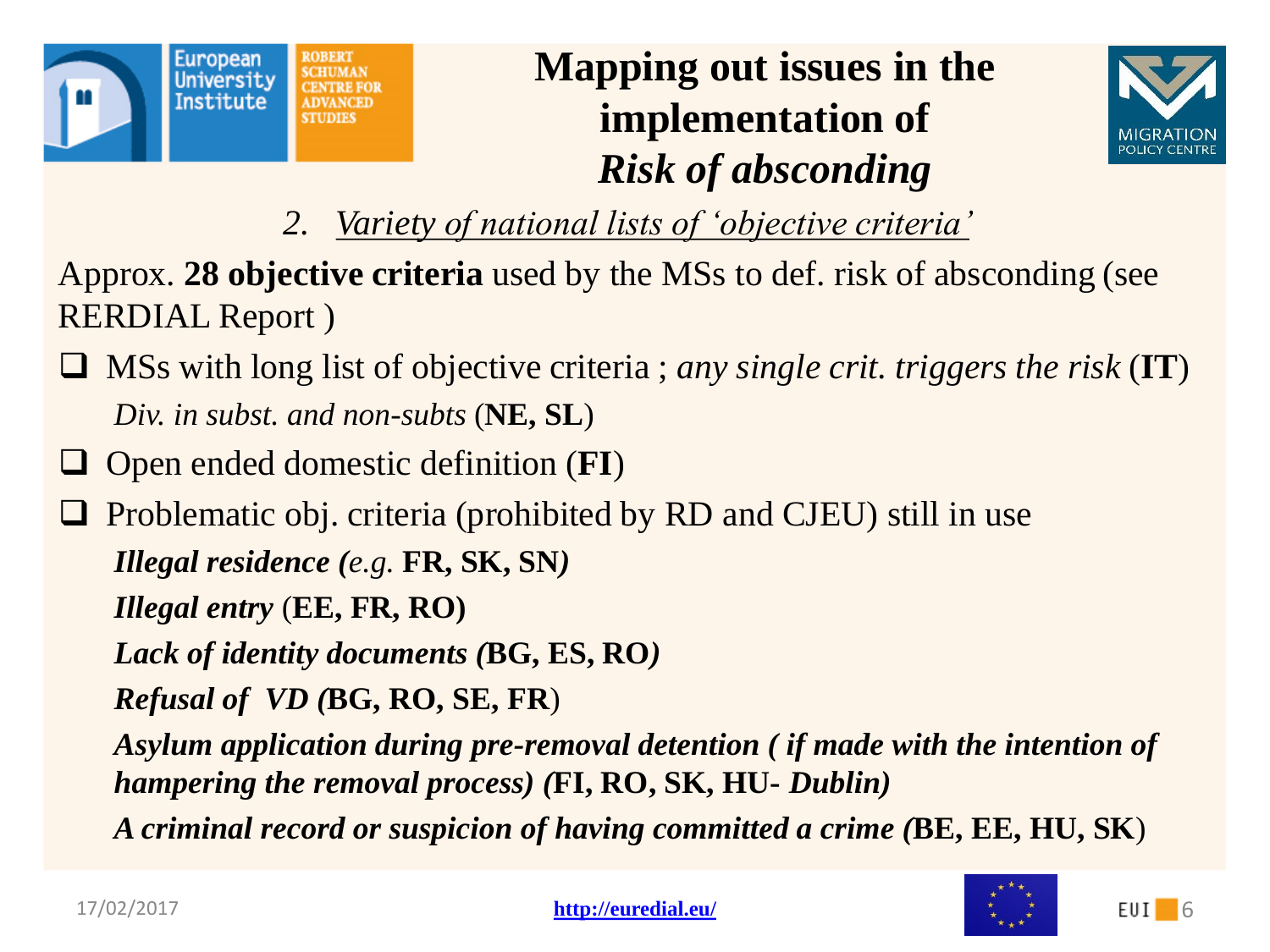

# *National courts clarifying the permitted obj. crit.*



Def of RA based on **objective criteria alone is not sufficient**

Art.  $3(7)$  + rec. 6 RD: necessity of individual assessment

*Rejecting automatic application of (problematic) objective criteria:*

- **Swedish Supreme Migration Court:**  $\neq$  refusal of VD; on the basis of this logic, the detention order become the main rather than the last resort measure.
- **LT SAC**  $\neq$  on mere absence of established identity and lack of documents +the proportionality of such a measure
- **Sofia Administrative Court:** ≠ to confirm pre-removal detention solely based on the lack of identity documents (further individual assessment) ~(impact of *Mahdi* PR, para. 72)
- **Regional Court of Bratislava**  $\neq$  not taking into consideration lack of residence permit; criminal record; individual assessment required even if solid objective criteria
- *Recent legislative change in FR* **(***Law 274/2016)*: eliminating mandatory application of objective criteria without individual assessment (HOWEVER still no legal obligation of individual *assessment)*

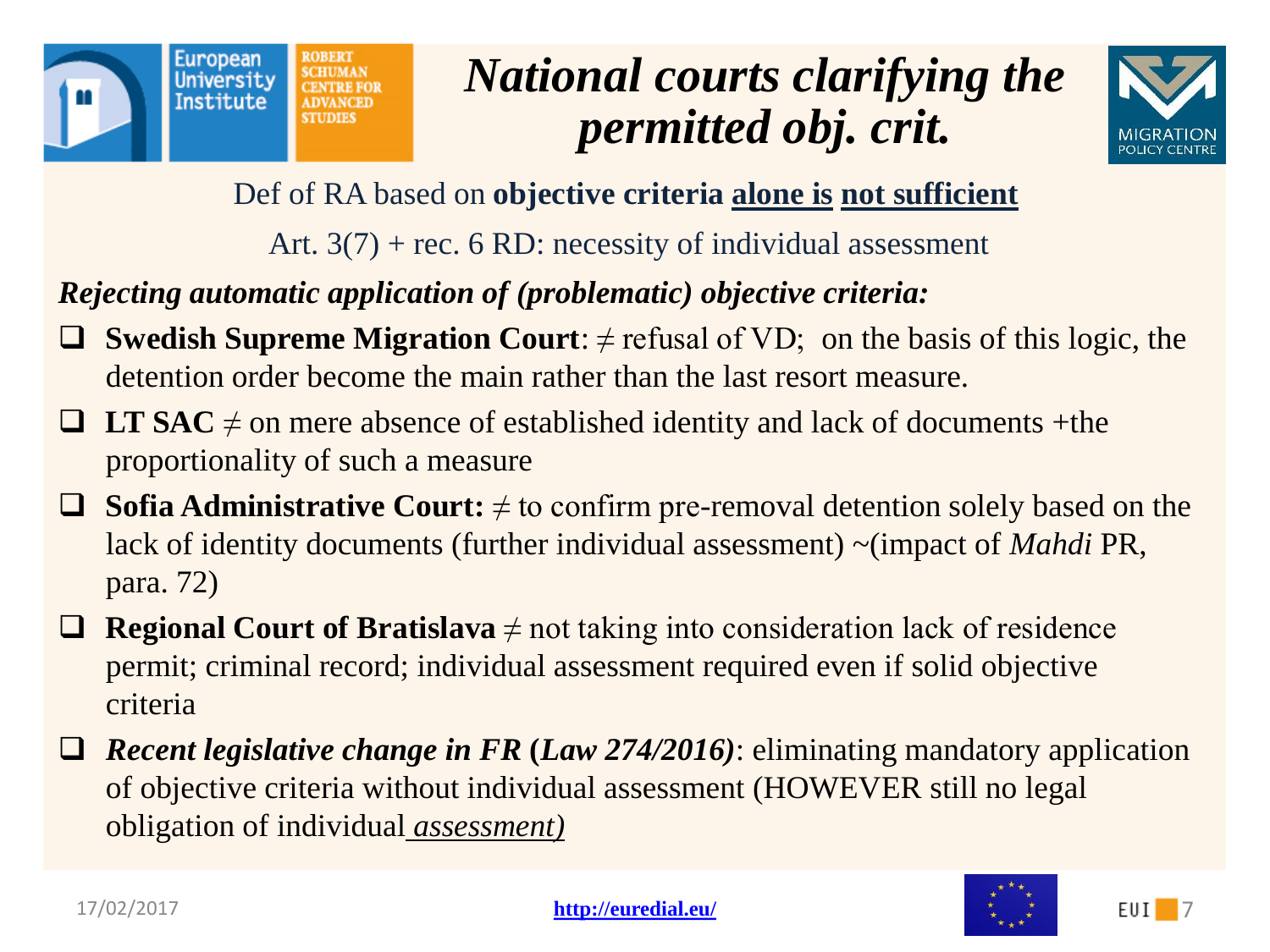



**3. Varied configuration of judicial competences to review pre-removal detention**

**RULE:** Admin not specialized; EXC: **NE, SE**; or administrative chamber in supreme courts (**AT, BG**)

- **Criminal judge (BE, ES), FR** from 1st of November 2016; **PL** (chambers in cases of apprehension)
- **Civil judge (DE)**
- **General courts (HU, FI, LT)**
- **Justice of the Peace** (**IT**)

RULE: possibility to appeal before diff court, EXC: **FI, HU**



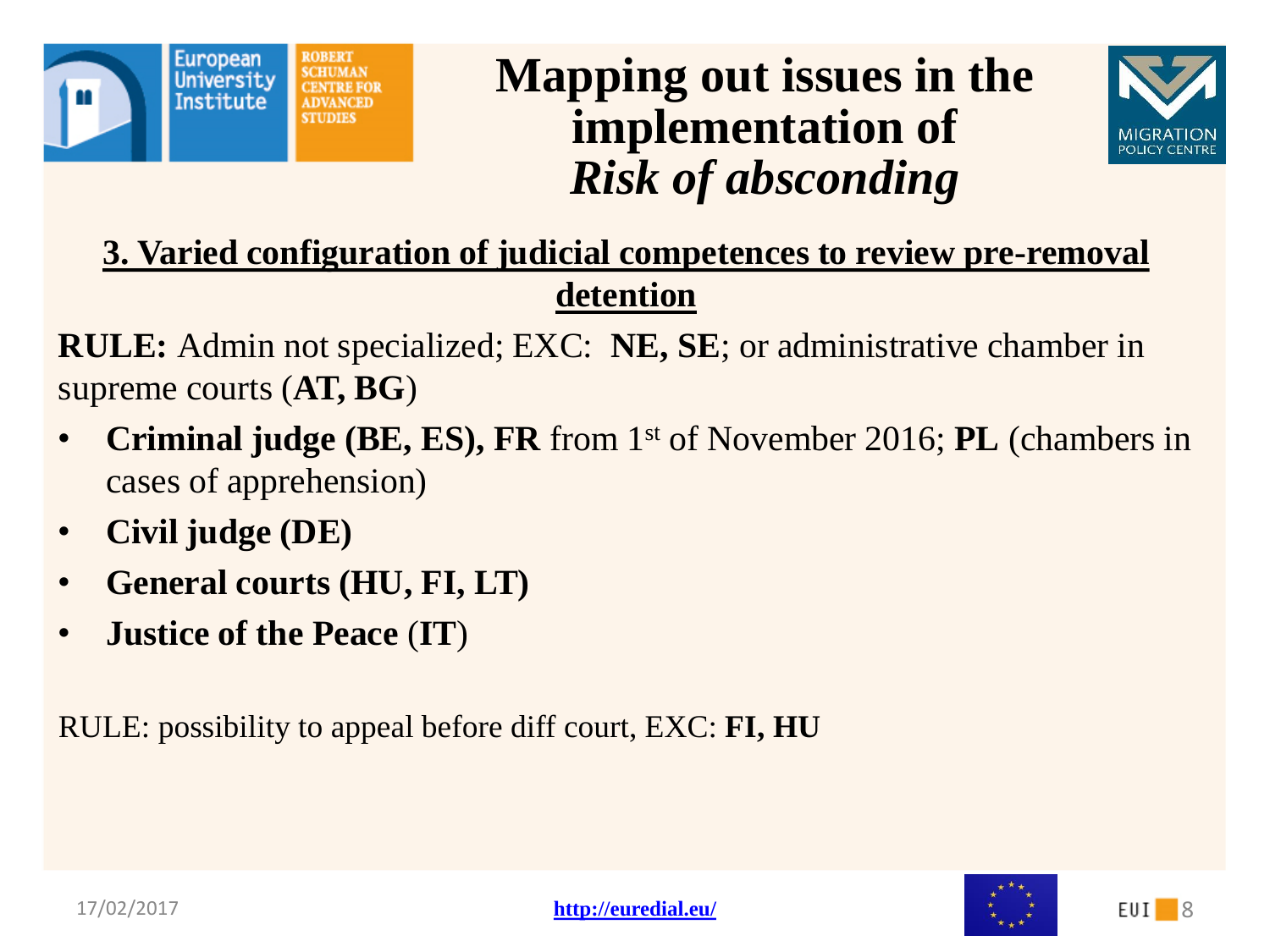



#### **3. Varied scope of judicial scrutiny over pre-removal detention**

#### *Powers of civil, criminal and administrative courts*

| <b>Civil and criminal judges/courts</b>                                                  | <b>Administrative judges/courts</b>                                                                                |
|------------------------------------------------------------------------------------------|--------------------------------------------------------------------------------------------------------------------|
| Decide: Order pre-removal detention                                                      | Only control: authorise or not the measure                                                                         |
| All aspects of fact and law of the case                                                  | Generally only manifest errors of<br>appreciation committed by the<br>administration $\neq$ necessity of detention |
| <b>Full assessment of the proportionality of</b><br>the measure                          | Adoption of concrete alternative measures is<br>generally under the ambit of the<br>administration                 |
| Generally not competent to review legality of the connected returned related<br>measures |                                                                                                                    |

17/02/2017 **<http://euredial.eu/>**



**EUI** 9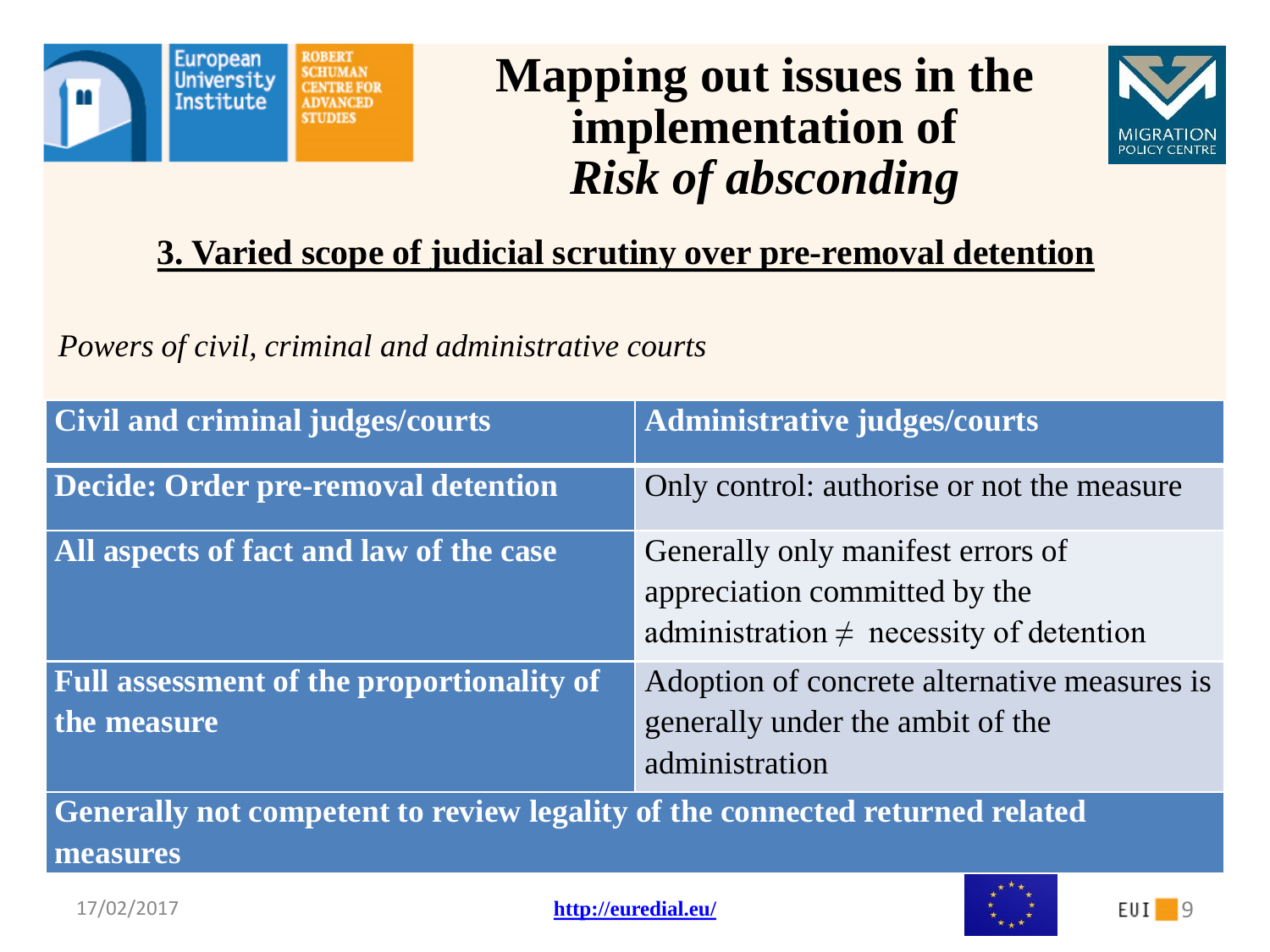

## *Extending the scope and intensity of judicial control*



*Criminal judges (FR legislation in force since Nov 2016, amended after A.M. and other v France*, req. n<sup>o</sup> 56324/13): been confered the control of legality of the administrative detention

*Impact of the CJEU in Mahdi (c-146/14, see particularly para. 40)*

- **BG:** dis-applying nat. legislation limiting judicial review of prolongation of detention to a closed hearing ( Art. 47 EU Charter, Arts. 5(4) 13 ECHR);
- **NE:** eliminating the artificial procedural separateness of the legality control of return related decision and pre-removal detention (*Dutch Council of State on the basis also of Art. 5(4) ECHR and Art. 15(2) RD*);
- **IT:** legality control of both pre-removal detention and the connecting return related measure (at least as regards manifest errors of assessment and principle of nonrefoulement) (ICC).

*More than manifest errors of appreciatio*n (**FR**, **CZ**: concrete steps taken by the administration, progress, etc.)

Alternative measures under the competences of administrative courts (**BE** +**NE**+**IT**)